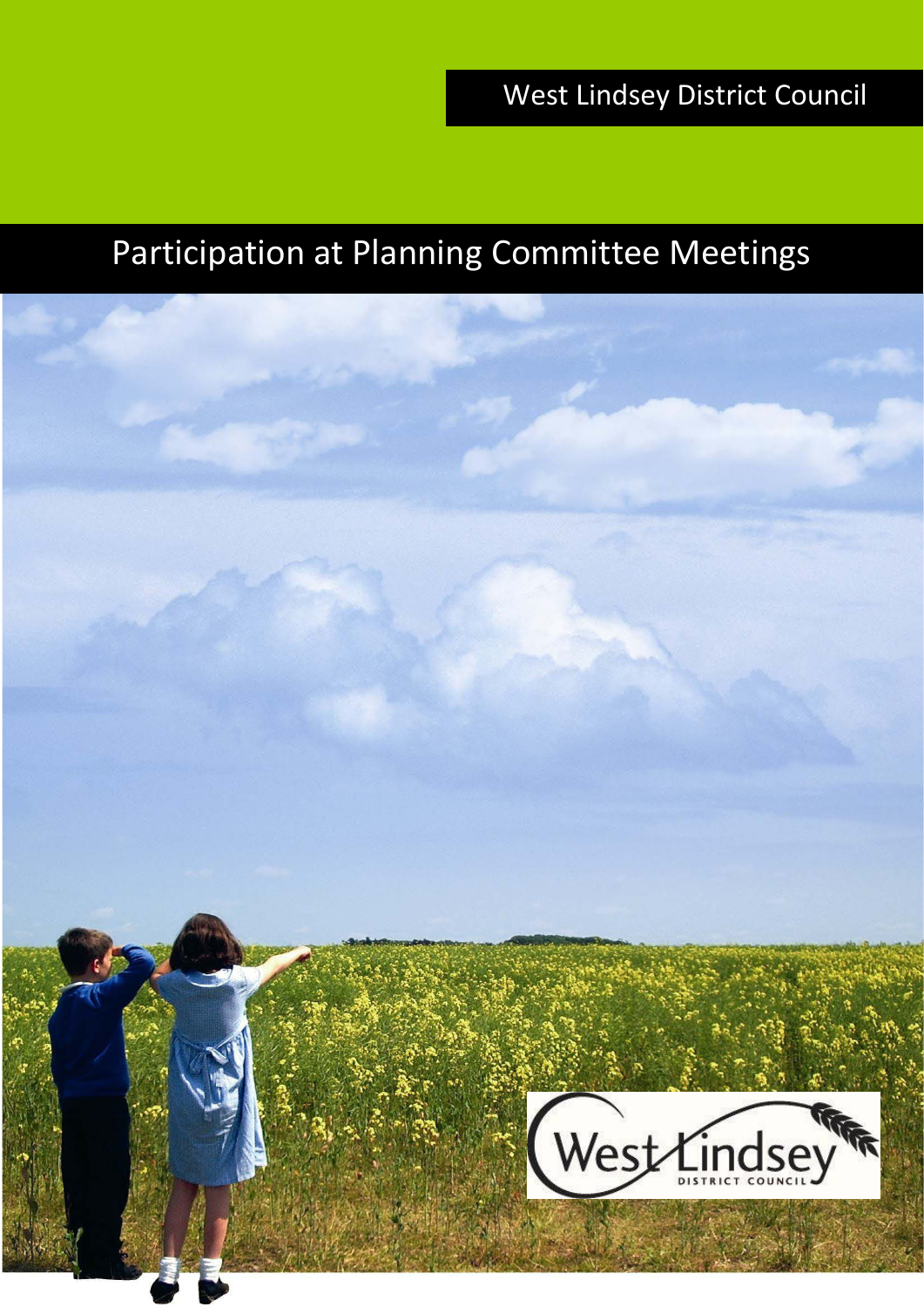**Revised May 2020**

**West Lindsey District Council is committed to extending public involvement in the planning process.**

**Publication procedures for all planning applications. This and procedures for all planning applications. This There are already extensive consultation and neighbour leaflet explains how you can speak directly to Councillors at Planning Committee meetings.**

**The advice in this leaflet applies equally to applicants, their agents, supporters, objectors and local council representatives.**

#### **Questions and Answers**

- **Q Can I get a copy of the agenda before the meeting?**
- The agenda, containing details of each application, will be available on the Council's website, at the meeting and will be available for inspection at the council's offices five clear days before the meeting.
- **Q Does "public participation" alter the existing arrangements for the publicity of planning applications?**
- **A** No. Planning applications will continue to be publicised as at present.

The council's Planning Committee generally consider applications which are of wider significance or of major importance to the district as a whole, while decisions on simple or straightforward applications are usually delegated to officers. You may need to check with Planning & Development Services on 01427 676676 (following Options for the Planning Team), or email[:](mailto:planning.customer.care@west-lindsey.gov.uk)  [planning.customer.care@west-lindsey.gov.uk](mailto:planning.customer.care@west-lindsey.gov.uk) if you are not sure if the application in which you are interested is to be considered at a Planning Committee meeting.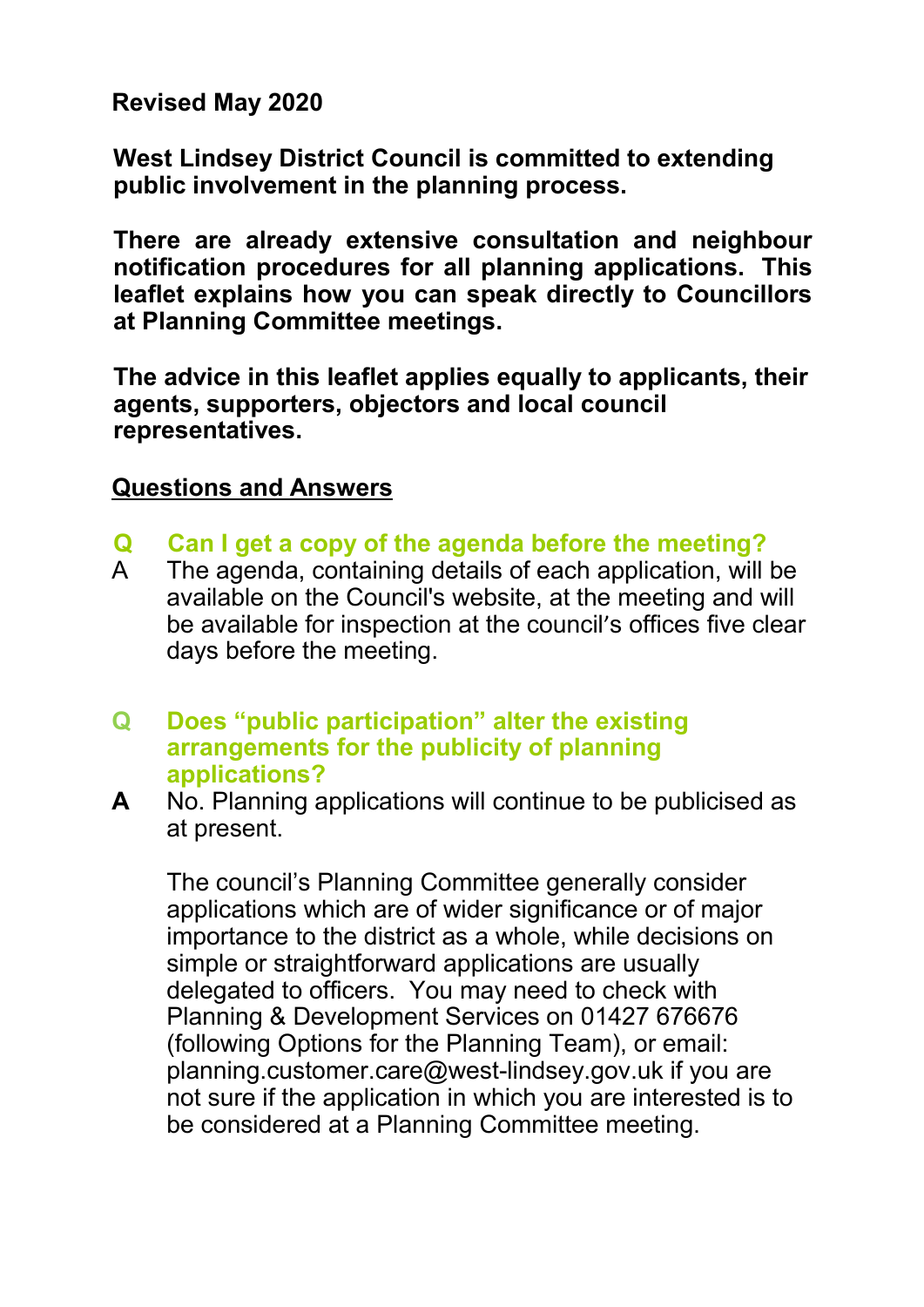Applicants, agents and town or parish councils will be informed approximately five days before the meeting if an application in which they are interested is on the agenda for that meeting. All other interested parties (i.e. anyone else that has commented/local residents) need to view dates and agendas for forthcoming committee meetings on the council's website. Unfortunately it is not possible to notify interested parties (other than the parish council) directly. Where a planning application is dealt with by officers under delegated powers, clearly public participation at a Planning Committee will not apply.

- **Q If I object to a proposal, do I have to speak at the committee meeting?**
- A No. Details of all objections, if received in time, are reported to the committee anyway. It is entirely at your own discretion whether you ask to speak at committee. Objections are available to view using the application tracker pages of the council's website [\(www.westlind](http://www.west-lindsey.gov.uk/)[sey.gov.uk\).](http://www.west-lindsey.gov.uk/)
- **Q If I am the applicant or agent, do I have to speak at the committee meeting?**
- A No. If the recommendation to the committee is to approve the proposal, you may decide not to take up committee time. If the recommendation is for refusal, you may wish to present your case. Please note, however, that a recommendation is not always accepted by the committee**.**
- **Q If I wish to speak, how do I arrange it?**
- **A** If you wish to speak, you will need to telephone or e-mail the Democratic Services team on: **01427 676594, 676595 or 676606 [committeeadmin@west-lindsey.gov.uk](mailto:committeeadmin@west-lindsey.gov.uk) to register your request.**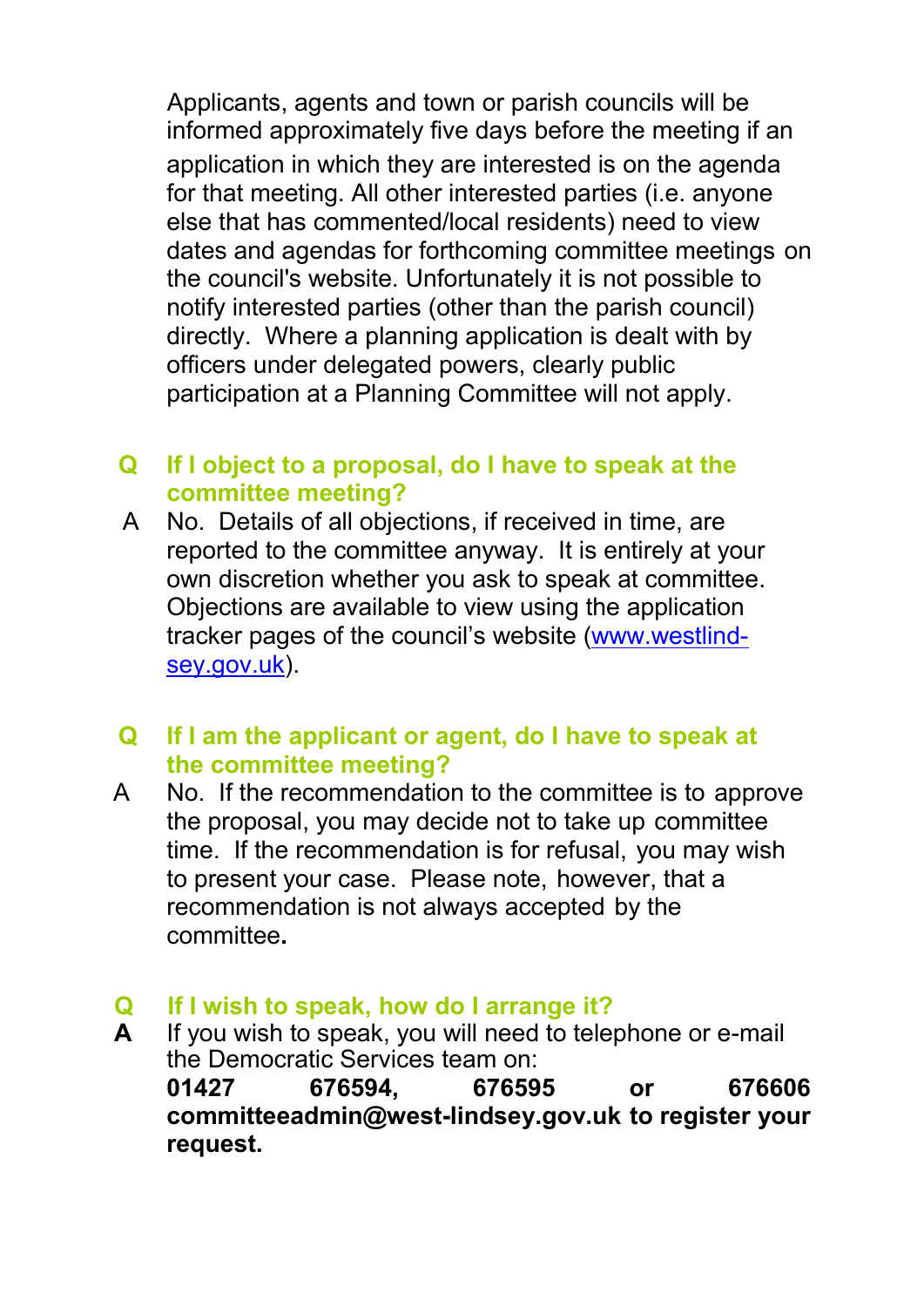All speakers, including members of the public, visiting Ward Members and County Councillors are required to comply with the requirement to register in advance of the meeting (by 5pm two working days before the meeting). i.e. on the Monday for a Wednesday meeting or the Friday if the Monday is a Bank Holiday.

You can register as soon as you become aware of the application even if you do not know at that stage whether the application will be dealt with by officers or submitted to committee. Late requests to speak will not be accepted, unless there are exceptional circumstances.

### **Q Where and when are the committee meetings held?**

A Meetings of the Planning Committee are generally held every four weeks on Wednesdays at 6.30pm in the Council Chamber, Guildhall, Marshall's Yard, Gainsborough.

### **Q When will the application be considered?**

**A** Applications on which the public wish to speak may be considered before other applications. If you make arrangements to speak, you should endeavour to be present at the start of the meeting. Applications will not be deferred or delayed in the event of late or non-attendance. Specific times for the discussion of particular applications cannot be given.

### **Q What is the order of speaking on each application?**

- A One of the planning officers will introduce the item. Speakers will be invited to speak in the following order:
	- Town/Parish Council/Meeting representative
	- Supporters (including the applicant(s) and/or agent(s))
	- Objectors
	- Ward and/or County Councillors (for the Ward being dealt with as part of the application)

Please ensure that you make it clear in what capacity you wish to speak: objector; supporter; Parish/District/ County Councillor.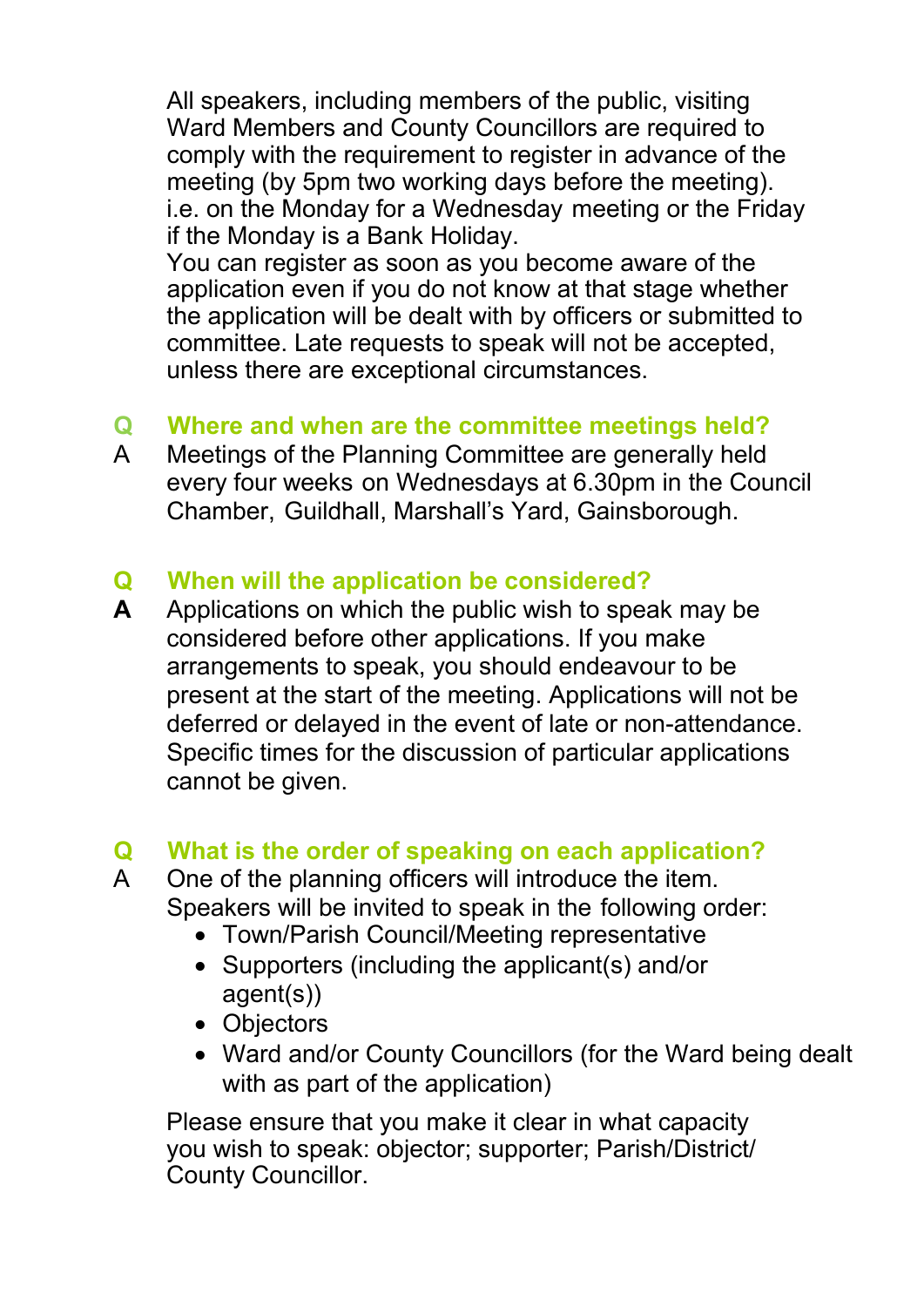The committee will then consider the application and reach a decision. If at the meeting a deferral or site visit is agreed arising from comments made during public participation, you may speak again at the meeting when the application is next considered.

### **Q How long will I be able to speak for?**

A There is a time limit of five minutes for each category of speaker. You are encouraged to get together and arrange a single spokesperson, no matter which category you fall under. A maximum of three speakers will be allowed in each category, sharing the time equally, if agreement cannot be reached. If more than three still wish to speak, time will be allocated on the basis of the first three who registered with the Committee Administration team.

### **Q Can I ask questions of other speakers?**

A No. Comments should be in the form of statements rather than questions. It is important to focus comments on material planning matters that have not otherwise been raised by other speakers.

## **Q Can I use photographs or plans or circulate supporting documents?**

A Documentation in support of oral representations is permitted provided a copy is submitted to Planning Services by no later than 12 noon on the day preceding the committee meeting.

### **Q What are the relevant issues in considering proposals?**

A The relevant issues will vary with the nature of the proposal and the site, but may include the following**:**

• Local and Neighbourhood Plan policies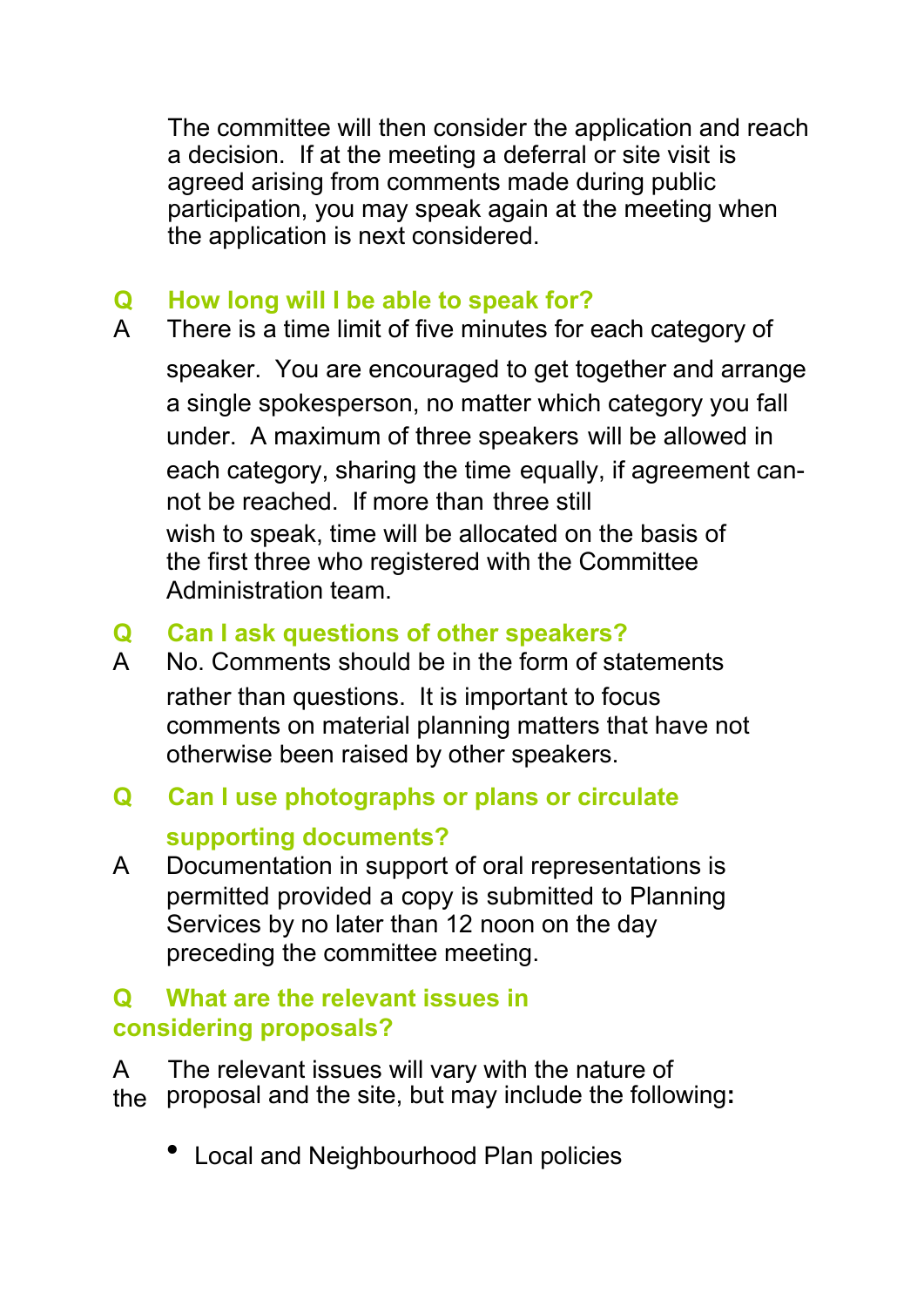- Government planning guidance
- Planning law and previous decisions
- Highways safety and traffic issues
- Noise, disturbance and smells
- Design, appearance and layout
- Conservation of historic buildings, trees etc.
- Residential amenities and Environmental impact
- The current Minerals and Waste Plan for the area

#### **Q What issues are usually not relevant in considering proposals?**

- A They will also vary from case to case, but the following are examples:
	- Matters covered by other laws *(e.g. alcohol licensing)*
	- Private property rights *(e.g. boundary or access disputes)*
	- The applicant's morals or motives Suspected future development
	- Loss of view
	- Effect on value of property

Allegations of factual errors in the report are not to be the subject of oral representations. If you believe this to be the case, you must take this up in writing with the Planning and Development Services Manager prior to the meeting. You should particularly note that you should not make derogatory or defamatory remarks about other people. Any such comments may leave you open to legal action.

### **Q Can I speak more than once on the same application?**

A The Planning Committee may seek points of clarification from participants. If a motion for deferral/a site visit arises from listening to the comments made during the public participation period and is duly agreed, public participation arrangements will apply to that item when it is next considered.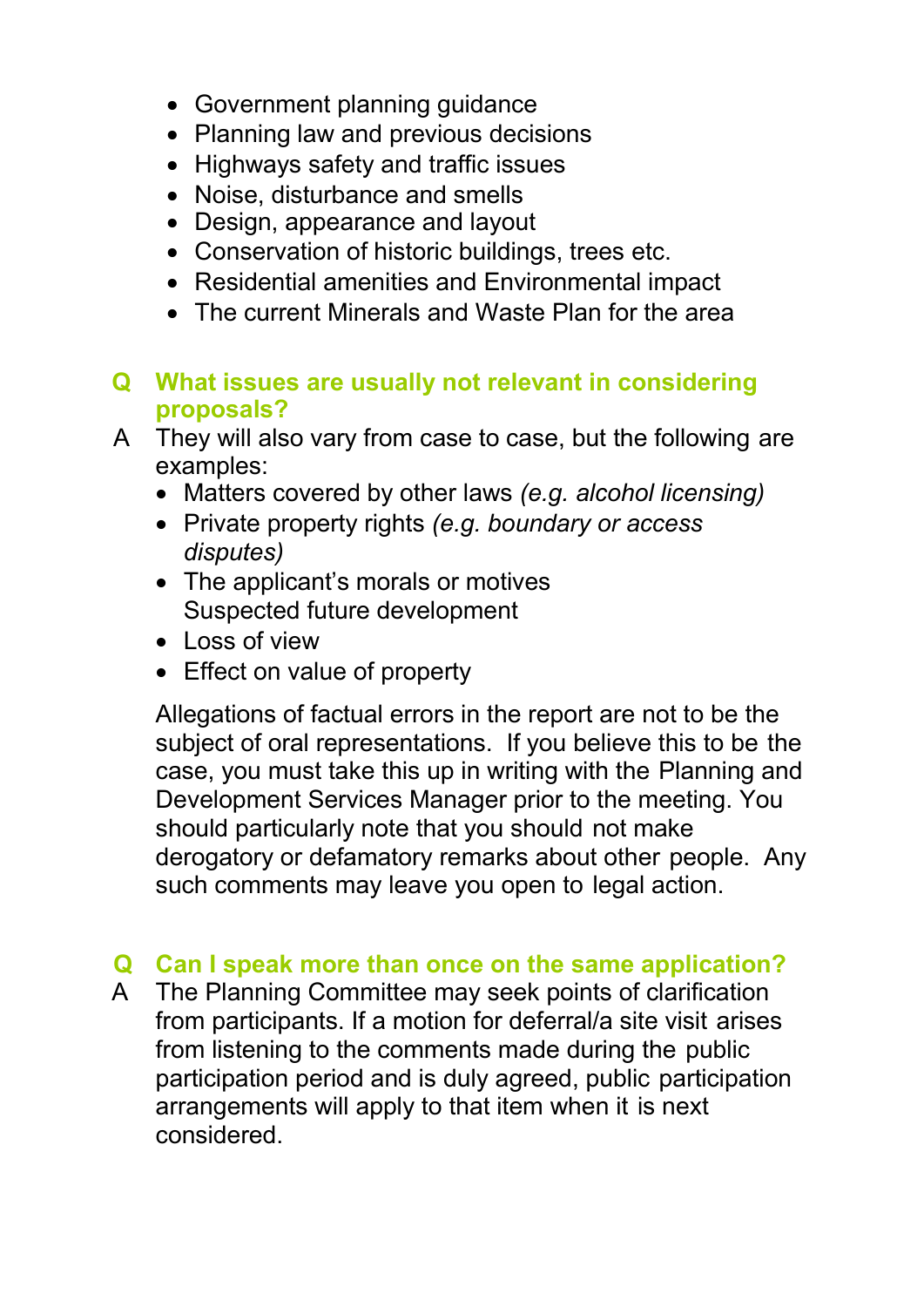#### **Q Whom do I ask if I have any other queries?**

A If you have any questions not answered by this leaflet, you are welcome to contact**:**

#### **Democratic Services West [Lindsey District Council Guildhall, Marsh](mailto:committeeadmin@west-lindsey.gov.uk)all's Yard Gainsborough, Lincolnshire DN21 2NA**

**Telephone: 01427 676594/595/606 Email: committeeadmin@westlindsey.gov.uk**

#### **Notes:**

- Councillors are elected to represent you on the District Council. You might like to contact your Councillor about the application concerned, but he/she will not be able to commit him/herself to a decision before hearing all the evidence and debate at the meeting. Councillors must take into account the laws and planning guidance as well as public opinion.
- The Chairman of the Planning Committee has absolute discretion regarding the interpretation of this scheme and its temporary suspension, variance or withdrawal at a particular meeting if it would be conducive to the debate or in the event that it becomes, or threatens to become, disruptive to the conduct of the meeting or the proper and lawful exercise of the council's statutory powers and duties.
- Minutes of Committee Meetings are published on the website and may also be viewed at council offices. Copies can be provided on request. There is a charge to cover printing and postage costs.

#### **Other Leaflets in this Series:**

Public Participation at Committee Meetings and Public Question Time at Council Meetings